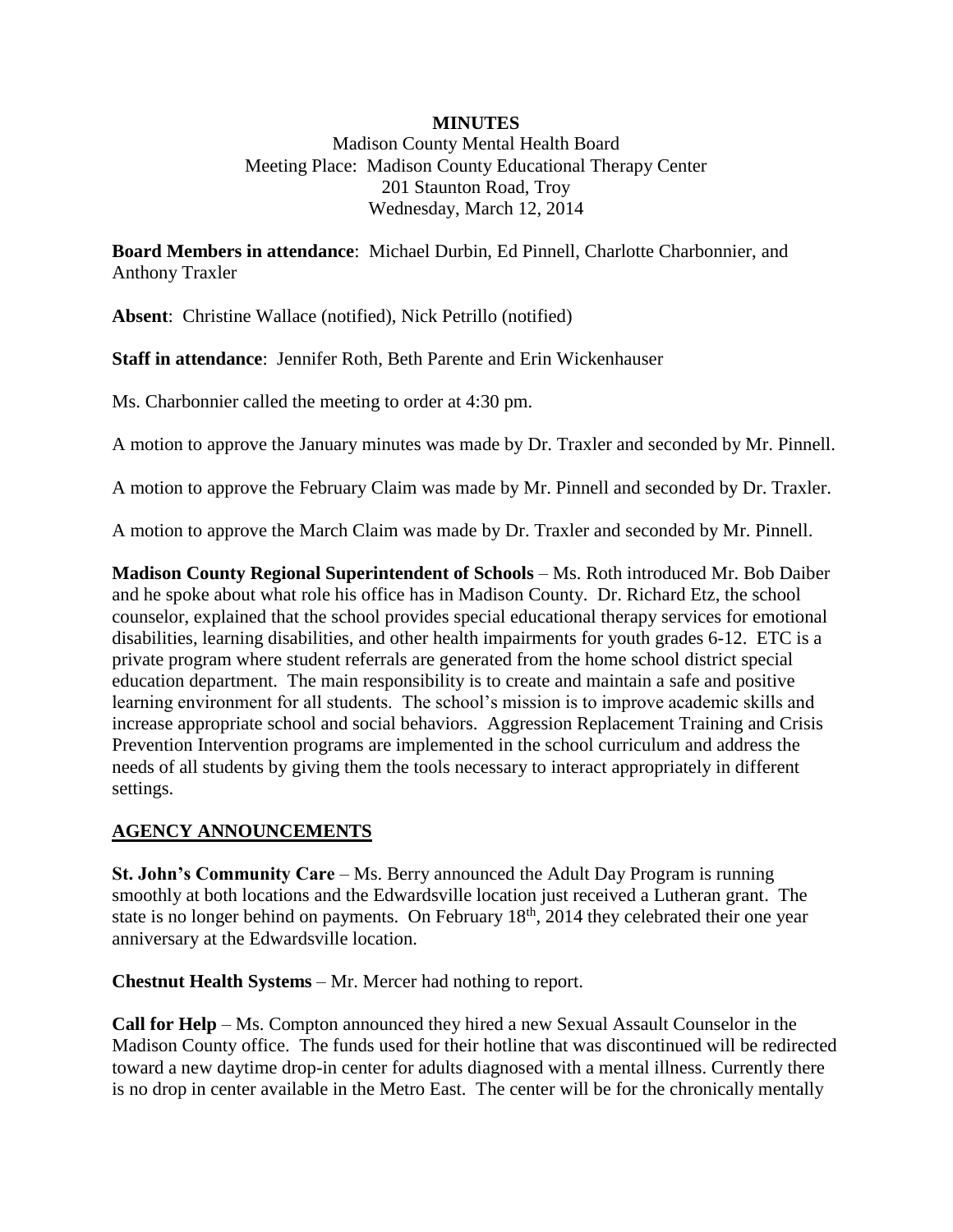ill people who are living in the community but do not have any daytime activities. A portion of the Call for Help, Inc. campus on Lebanon Road will need to be remodeled for the center. This will be similar to programs like Thresholds and will include consumers on staff who have CRSS credentialing. They are planning a May open house.

**Special Olympics** – Peggy Knebel announced that the Polar Plunge was a great success. They are gearing up for the Spring Games at SIUE's Korte Stadium on April 26th.

**NAMI Southwestern IL** – Jessica Gruneich and Beverly Watkins attended to represent the PIAT System Development request. The conference will be March  $14<sup>th</sup>$  and  $15<sup>th</sup>$ . They submitted the annual United Way Combined Federal Campaign application in February. Ms. Gruneich announced the Veterans and Military Support Group has started and they meet the 1<sup>st</sup> Tuesday of each month.

**Madison County Child Advocacy** – Ms. Cohan is returning to work after maternity leave. She announced that the Kids Fair will be May  $17<sup>th</sup>$  at Alton Square Mall.

**Alzheimer's Association** – Mr. Coons announced they are taking a group to Springfield IL to educate elected officials about Alzheimer's disease and the need for respite assistance. The Surviving Care Giving Workshop will be held on April 5<sup>th</sup> in Collinsville at St. John's UCC.

**Behavioral Health Alternatives** – Ms. Scobbie announced that everything is going well at their office. She has a full client load and has been successful in moving several on to Medicaid.

**William Bedell Resource Center** – Mr. Rollins thanked Ms. Roth and Ms. Wickenhauser for their attendance at the agencies annual luncheon and meeting. He announced that everything is running smoothly at the Center and they have finally moved into the new school building. Mr. Rollins also took the Plunge in Carlisle for the Special Olympics.

**Wellspring Resource Center** – Ms. Tompkins announced the ribbon cutting at Amy's Crossing would be the next day, March 13<sup>th</sup>. They recently hired Lura January as Director of Development to their fundraising team. Ms. January will oversee the agency's Development team and functions, including fundraising, marketing and public relations. They have also been able to hire an LCSW through a Daughters of Charity grant to work in the Senior Program. This position will be able to bill eligible Medicaid services.

**Catholic Charities** – Ms. Harris announced that they were in the final stages of hiring another therapist for their counseling program thank to the increase in funding from the board. They are keeping extremely busy. They will be holding a fundraiser for the mobile food pantry on March 22<sup>nd</sup> at the Holiday Inn in Alton.

**Illinois Center for Autism** –Ms. Brooks announced that the adult programming is moving to the Belleville facility from the Fairview Heights facility and will do some restructuring. The 19<sup>th</sup> annual spring dinner auction "Light up the Night" will be held March 29.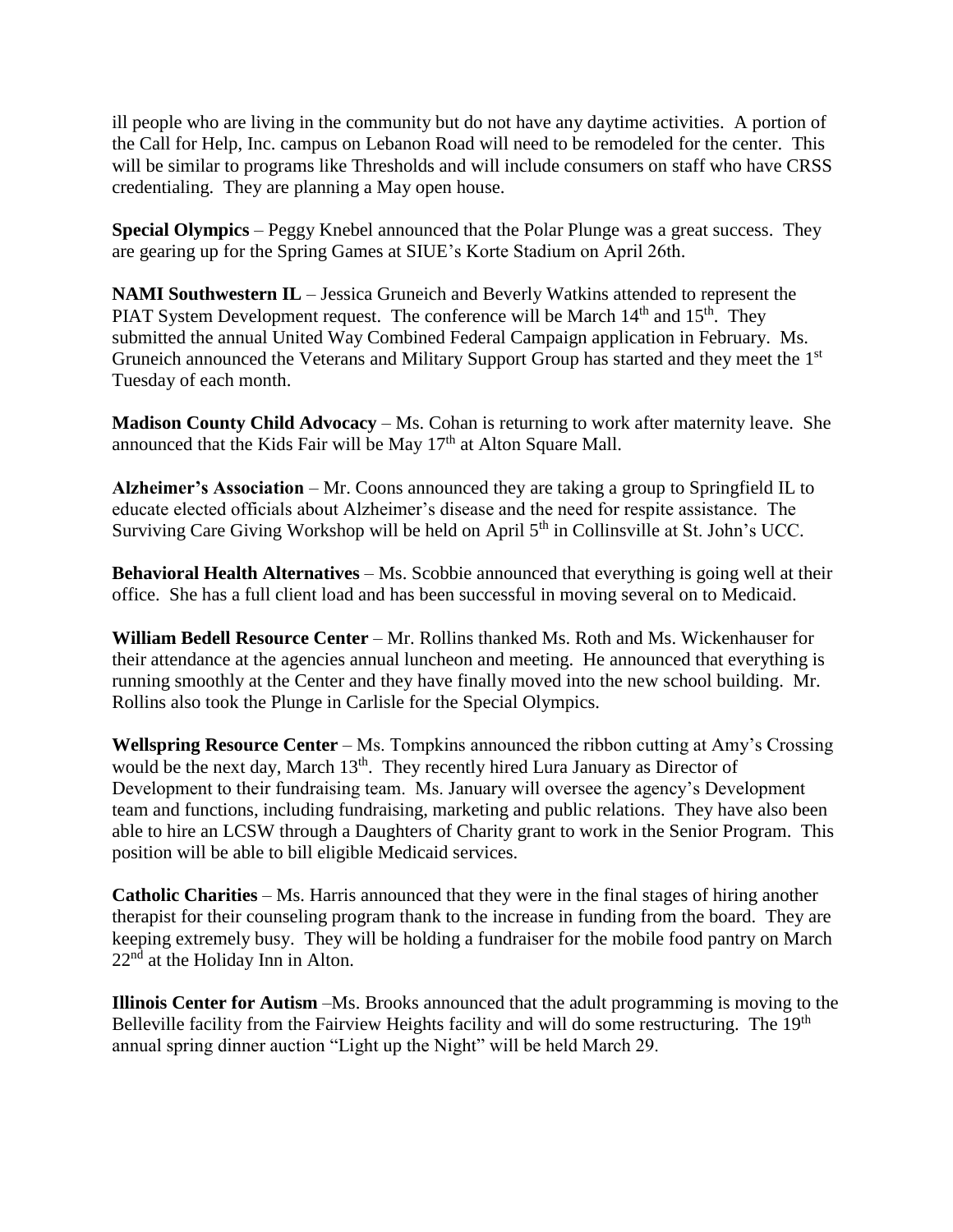**Epilepsy Foundation** – Ms. Becker announced that they received a grant for "Managing your Students with Seizures: Training for School Nurses". This training provides appropriate first aid, treatment options and their side effects, and the impact of seizures on learning and behavior. The Illinois SUDEP Act was passed and took effect January, 1 2014. Illinois is the second state to pass this law. The Act mandates medical examiners and coroners to include an inquiry into autopsies to determine if the death was a direct result of a seizure or epilepsy. Camp Roehr is June 8-14.

## **FINANCIAL REQUESTS**

**Special Olympics IL, Southwestern Area 12** is requesting \$5,000 in support of 935 participants from Madison County for partial coverage of the expenses in advancing to the state level competitions. A motion to approve the \$5,000 request was made by Dr. Traxler and seconded by Mr. Pinnell.

**The Epilepsy Foundation** is requesting \$2,500 in support of their seven day residential "Camp" Roehr" for children with epilepsy to be held June 8-14. A motion to approve \$2,500 was made by Mr. Pinnell and seconded by Dr. Traxler.

**The Alzheimer's Association, St. Louis Chapter** is requesting \$10,000 in support of their Family and Community Education Programs, Helpline, and Care Consultations for services provided to Madison County Residents. A motion to approve \$10,000 for these services was made by Dr. Traxler and seconded by Mr. Durbin.

**The Madison Child Advocacy Center** on behalf of the Downstate Conference on Child Abuse Committee is requesting \$2,500 in support of the annual conference which provides training for professionals involved in child abuse services. The conference is April 30-May 1. A motion to approve \$2,500 for the annual conference was made by Mr. Pinnell and seconded by Dr. Traxler.

**The Team IL Youth Police Camp Committee** is requesting \$2,500 in support of their weeklong residential camp to be held summer 2014. A motion to approve \$2,500 was made by Mr. Pinnell and seconded by Dr. Traxler.

**St. John's Community Care** is requesting a total of \$7,000 support of their Alzheimer's Support Group, their Caregiver Support Group and stipend funding for an Art Therapist practicum student and oversight time from a licensed Art Therapist. A motion to approve \$7,000 was made by Dr. Traxler and seconded by Mr. Pinnell.

**NAMI IL** is requesting \$3,000 in support of the 11<sup>th</sup> Annual Piecing It All Together, Children's Mental Health Conference to be held March 14-15 at SIU Edwardsville. A motion to approve \$3,000 was made by Dr. Traxler and seconded by Mr. Pinnell.